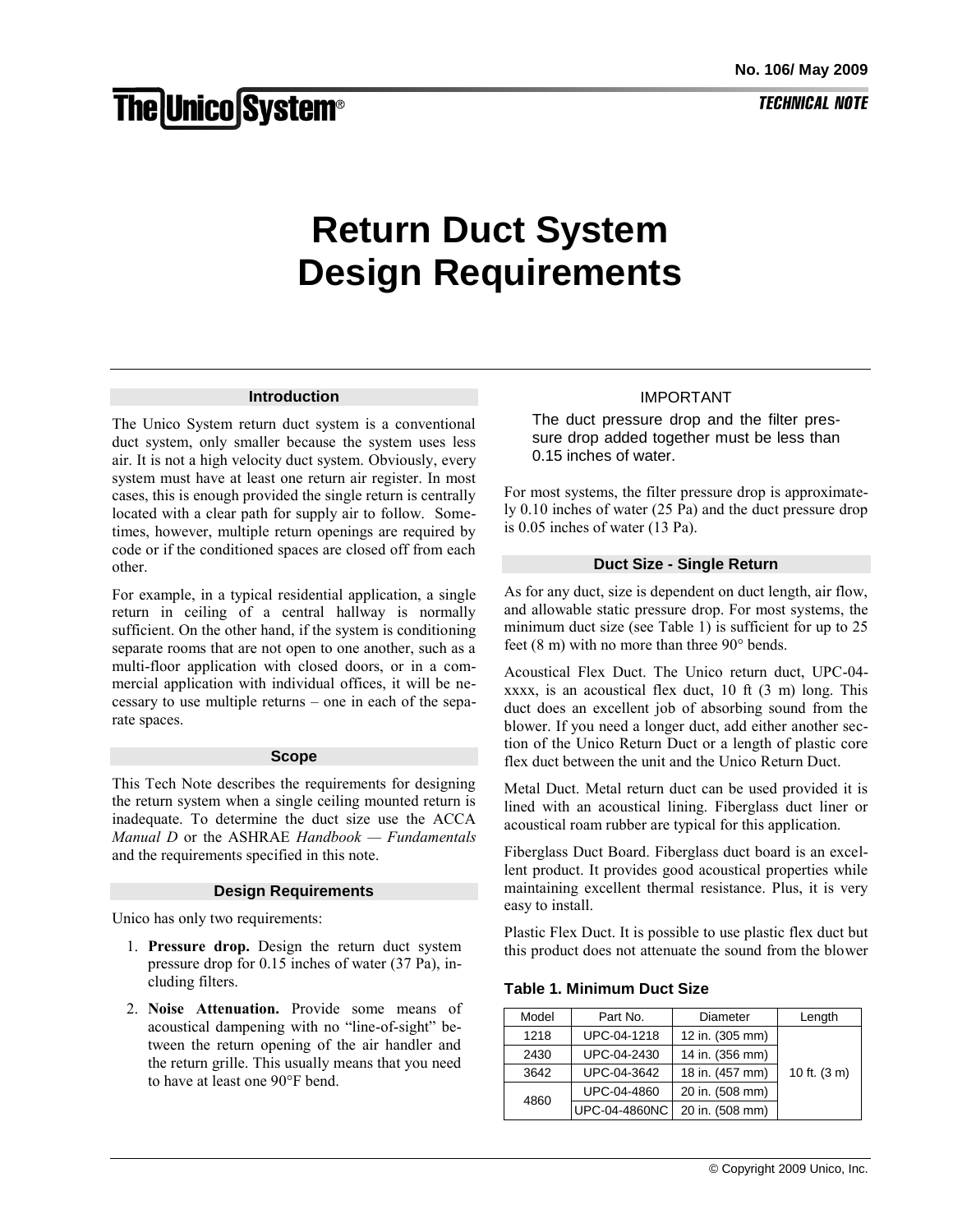as well as the Unico acoustical flex duct. The main benefit of the plastic flex duct is that it is usually the least expensive option.

# **Duct Sizing – Multiple Returns**

Determining the actual size of each return in a multiple return system is beyond the scope of this tech note. However, this is easy enough to accomplish using computer software, ACCA Manual D, or some other duct sizing calculator. Generally, if you are using a Duct Sizing Chart or calculator (such as the Trane Ductulator), size the return ducts for 0.05 inches/100 ft (0.40 Pa/m) based on the expected airflow through that return air duct. The total sum of air from all the returns should be at least 250 CFM/nominal ton (33 l/s per-kW).

## **Thermal Performance**

If the duct system is installed in an unconditioned area, such as an attic or crawlspace, you should use a duct with at least an R-4.2 thermal resistance<sup>1</sup>. Some building codes may require a higher R-factor, such as R-6 or R-8.

## **Filter Size**

The filter size is dependent on the type of filter and the amount of airflow. Typically, a disposable filter has the lowest pressure drop and an electrostatic filter has the greatest pressure drop (see Fig. 1). In some cases, it will be necessary to oversize the filter if it has a high pressure drop. Consult the filter manufacturer for the actual pressure drop at the required airflow. See *Tech Note No. 115* for various air cleaning devices for the *Unico System*.

|  |  | <b>Table 2. Minimum Filter Size</b> |
|--|--|-------------------------------------|
|--|--|-------------------------------------|

| Model | <b>Filter Size</b>         | <b>Filter Type</b> |  |
|-------|----------------------------|--------------------|--|
| 1218  | 14 x 20 in. (356 x 508 mm) |                    |  |
| 2430  | 14 x 25 in. (356 x 635 mm) |                    |  |
| 3642  | 14 x 30 in. (356 x 762 mm) | Disposable         |  |
| 4860  | 24 x 30 in (610 x 762 mm)  |                    |  |
|       | 20 x 30 in (508 x 762 mm)  |                    |  |

# **Sound Attenuation**

Although the Unico air handler is quiet, noise from the blower can travel through the return duct and out the return register, especially when the return duct is short. To reduce the noise transmission, always use an acoustical type of return duct with the return register positioned to eliminate any direct "line-of-sight" from the unit.

The standard Unico Return Duct (see Table 1) has a soft porous lining that reduces the noise in the duct. As an alternate, construct the return duct out of fiberglass duct-



Filter Type

**Fig. 1. Typical Filter Pressure Drop**

board or a sheet metal with fiberglass duct lining. To prevent any direct line-of-sight add at least one 90-degree bend in the return.

# **Outside Air**

The *Unico System* can accommodate up to 100 percent outside air provided the air is filtered and all water coils have freeze protection if necessary. Use the Unico Multiple Return Plenum Module, MRxxxx, as the transition plenum to combine the room air return and fresh air return, or for any combination of multiple returns. As an alternate, you can build your own a transition plenum with either fiberglass ductboard or lined sheet metal. (For more information, consult with Unico *Technote 105*.)

# **Humidifiers**

In most applications, a power cold-air humidifier may be installed in the return duct system, or a steam humidifier in a metal supply duct. Other types of humidifiers should not be used, especially the bypass type or atomizing type. If using a powered cold air humidifier, install the unit onto the side of the return air module or build a return plenum to mount the humidifier. *Unico recommends consulting with the humidifier manufacturer on its intended usage prior to selecting the humidifier model and capacity.* Do not install a humidifier where freezing can occur unless the humidifier is designed for this purpose. See *Tech Note No.109*.

# **General Duct Design Practices**

In addition to the Unico System specific rules in the previous paragraphs, the duct system should always follow basic engineering practices. The following guidelines should be followed whenever possible.

1. Multiple returns should be used when conditioning two or more spaces that do not communicate with each other. This is particularly important when heat-

l

<sup>&</sup>lt;sup>1</sup> R-factor 1 ft<sup>2</sup>-hr-°F/Btu = 0.176 m<sup>2</sup>-K/W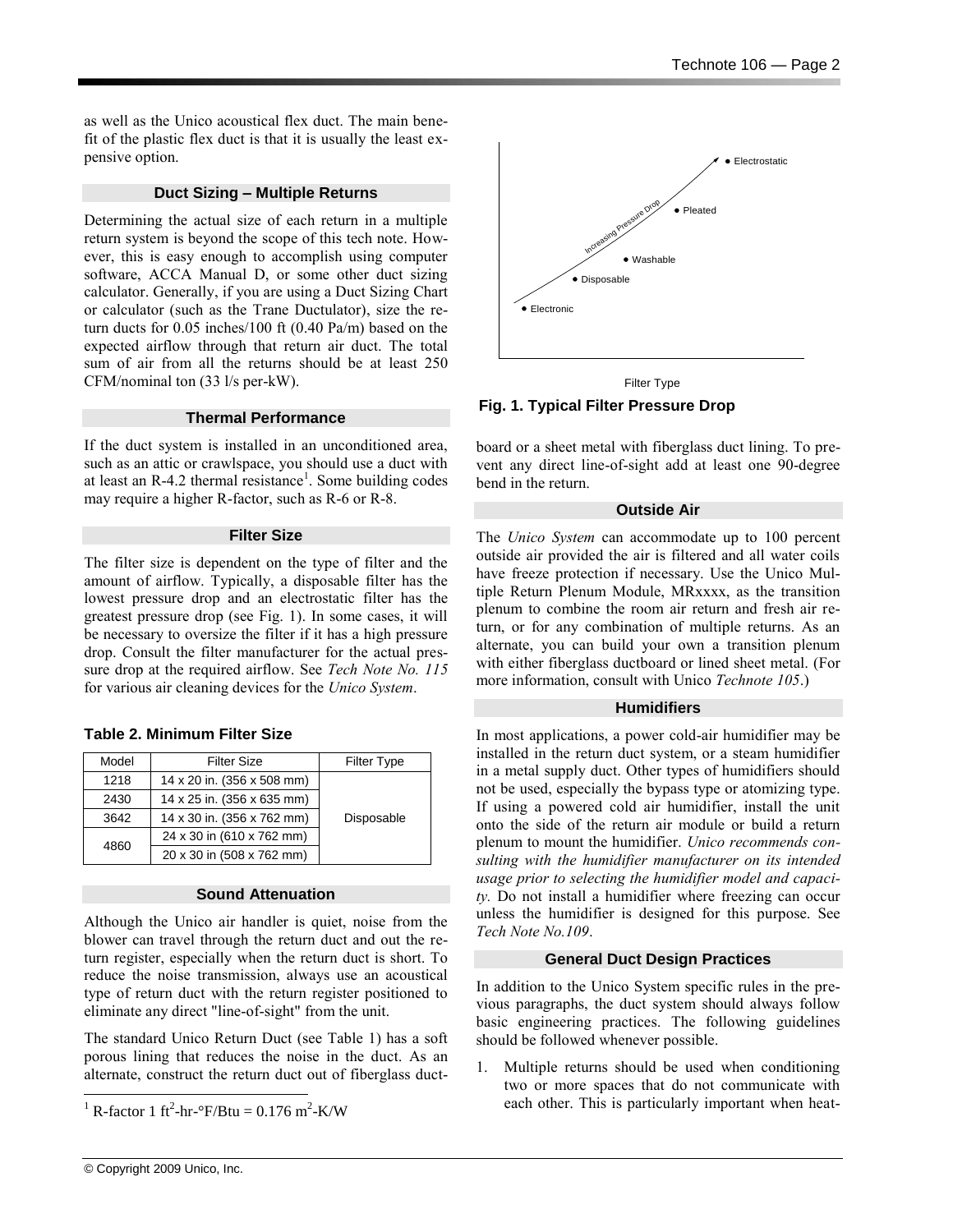ing and cooling separate floors with doors separating them.

- 2. Avoid creating a negative pressure zone near gasfired equipment. As an example, do not put a return near a boiler or gas water heater. If the equipment is installed in a basement with a closed door, be sure to install a return for the first floor.
- 3. It is best to position the return high, near the ceiling, for cooling systems, and low, near the floor for heating systems. When heating and cooling, use two returns, one high and one low. If you can only use one, position it for the most important season. For example if cooling is more important than heating, position the return high. Recognize that one return is not as effective as two for heating and cooling systems
- 4. An open stairwell behaves like a chimney. Hot air will rise between floors so the heating load for the first floor will be higher than expected from a typical load calculation. Likewise, in cooling the upper floors will have a higher cooling load due to the chimney effect. In some cases, you may want to provide dampers on the returns to pull the air from the best location.

#### **ADDENDUM**

#### **Door Undercuts**

Q: Can I have central return rather than installing a complete return system with returns in each room?

A: Yes. This is acceptable for residential applications but not for commercial applications. You can use a central return located in a common area provided you have a minimum resistance circulation path between each room and the central return. You can achieve this by installing transfer grilles or undercutting the door, or both. The Unico System uses less air than a conventional system so that it is much more likely that a door undercut can be used without the need for a transfer grille. The rule for an undercut is very simple …

**For every 30 CFM (1 outlets), increase the undercut by ½ inch.**

**[For every 15 l/s (1 outlets), increase the undercut by 12 mm.]**

**Code compliance.** Door undercuts and transfer grilles are allowed in the Manual D  $(2<sup>nd</sup> Ed, 1995)$ . The code explains in several places that this is acceptable if you have a minimal resistance path. However, Manual D does not specify a method for determining the size of the transfer grille or door undercut. Specifically, it says the following:

### **Section 1 Residential Air Distribution Systems Section 1-9 Return Air Paths**

**Central Return** A single central return is the least expensive system to install. (In multilevel homes, a central return should be installed on each level.) Usually, the return duct is short; consequently, the return-side pressure drop is small. This type of return air system occupies a minimal amount of space, is easy to install and is inexpensive. The disadvantages of this system are that each isolated room must be equipped with an air transfer opening (grille or door undercut), equipment noise may not be effectively isolated from the living space and a large return air grille may be unattractive. (Page 1-14, ACCA Manual D)

#### **Section 8 Duct Sizing Calculations Section 8-9 Return Branch Flow Rates**

… Or, at the other extreme, there are no return branches associated with a system that features a central return. (Transfer grilles or door undercuts are required for isolated rooms that do no have a return.) In any case, the CFM that is associated with a particular return is equal to the total supply CFM that was delivered to the rooms or areas that are served by the return.

**References.** The formula for transfer grille openings is from the Building Science Corporation, which is based on the formula for a square-edged orifice with a 3 Pa pressure drop

[\(http://www.buildingscience.com/documents/primers/bsp-](http://www.buildingscience.com/documents/primers/bsp-050-design-process-for-sizing-cooling-and-heating-system-capacity-room-air-flows-trunk-and-runout-ducts-and-transfer-air-ducts)[050-design-process-for-sizing-cooling-and-heating-](http://www.buildingscience.com/documents/primers/bsp-050-design-process-for-sizing-cooling-and-heating-system-capacity-room-air-flows-trunk-and-runout-ducts-and-transfer-air-ducts)

[system-capacity-room-air-flows-trunk-and-runout-ducts](http://www.buildingscience.com/documents/primers/bsp-050-design-process-for-sizing-cooling-and-heating-system-capacity-room-air-flows-trunk-and-runout-ducts-and-transfer-air-ducts)[and-transfer-air-ducts\)](http://www.buildingscience.com/documents/primers/bsp-050-design-process-for-sizing-cooling-and-heating-system-capacity-room-air-flows-trunk-and-runout-ducts-and-transfer-air-ducts). They also provide a simple web calculator [http://efficientcomfort.net/jsp/TGrilleSize\\_Web.jsp](http://efficientcomfort.net/jsp/TGrilleSize_Web.jsp) based on this formula, or you can use the following table.

#### **Additional resources**

There are numerous other resources available on the web that can be found by searching for "transfer grille sizing". Two of the best can be found at the following links:

[http://www.eere.energy.gov/buildings/info/documents/pdf](http://www.eere.energy.gov/buildings/info/documents/pdfs/air_dist_sys_design-0782.pdf) [s/air\\_dist\\_sys\\_design-0782.pdf](http://www.eere.energy.gov/buildings/info/documents/pdfs/air_dist_sys_design-0782.pdf)

[http://www.hgtvpro.com/hpro/bp\\_mechanical/article/0,26](http://www.hgtvpro.com/hpro/bp_mechanical/article/0,2617,HPRO_20151_4583393,00.html) [17,HPRO\\_20151\\_4583393,00.html](http://www.hgtvpro.com/hpro/bp_mechanical/article/0,2617,HPRO_20151_4583393,00.html)

The second link argues, rather convincingly, that a central return is a better system than a multiple return system.